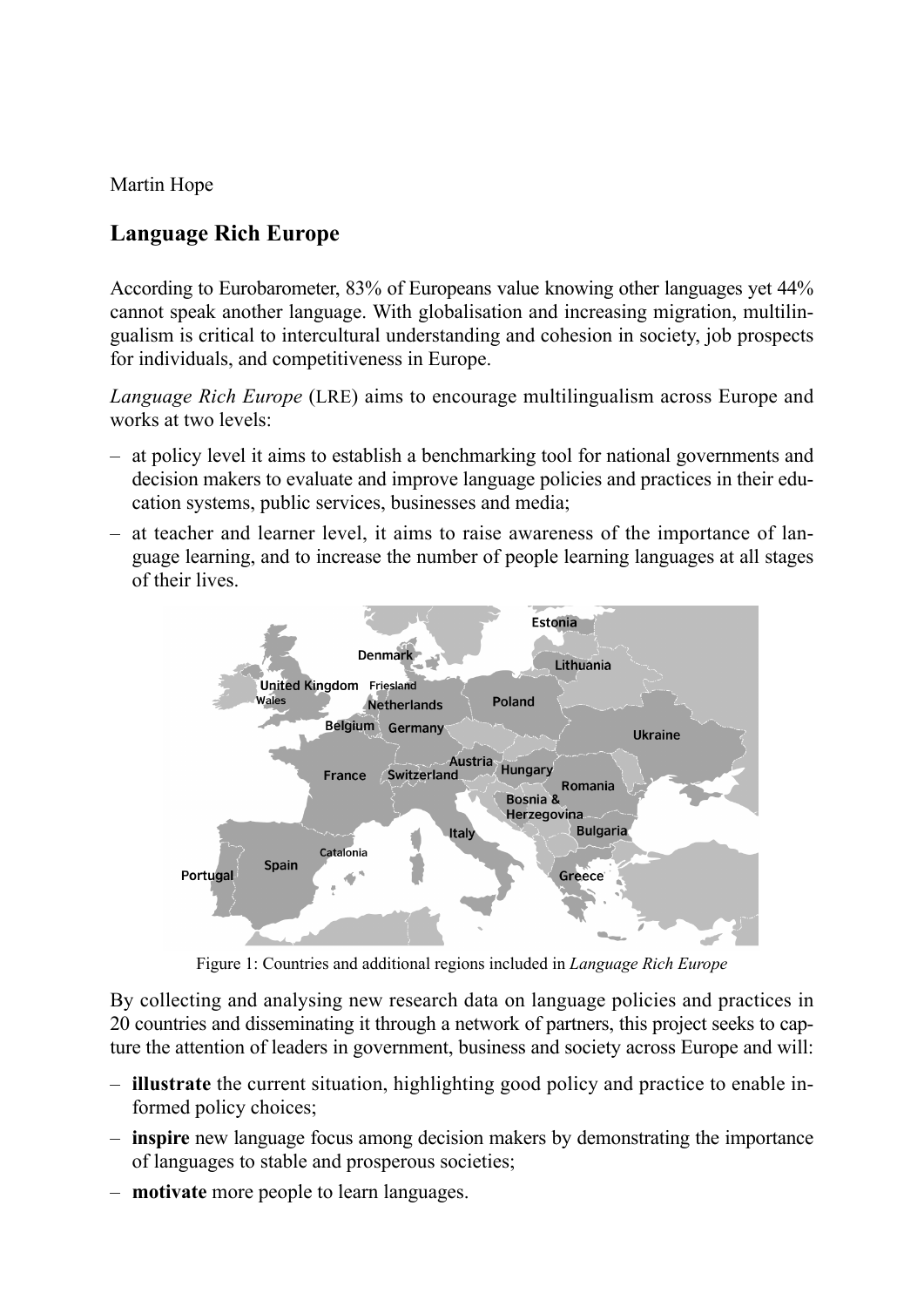In advance of the research publication, Language Rich Europe has already connected with over 1,000 prospective members of the LRE Network through the organisation of debates and conferences about multilingualism, and through the popular LRE blog (http:// languagerichblog.eu/) and twitter account (@languagerich), which have been informing stakeholders about the project and recounting multilingual stories from around Europe.

A book of essays published in 2011, entitled *Towards a Language Rich Europe, Multilingual Essays on Language Policies and Practices,* has already provided an overview of the language environment in a selection of European countries, setting out some of the national language policy contexts and highlighting the key challenges. These essays were written by colleagues from our network of partner organisations, and the insights they share with us are relevant not only for their own context, but for stakeholders across the continent.

The development phase of the project is now complete. A detailed questionnaire rooted in EU and Council of Europe (CoE) recommendations was constructed by the Babylon Centre for Studies of the Multicultural Society, University of Tilburg in consultation with the project steering group and external advisers. Our research partners used this instrument to gather national data on language policies and practices in the domains of preprimary, primary, and secondary education. They have also conducted direct research in selected universities and vocational training colleges, reported on language policies in the media, researched multilingual services in cities, and investigated language strategies in a sample of businesses.

A significant database has been generated through this research, and the data has enabled country profiles to be generated in which alignment against EU and CoE recommendations is shown in charts and interpreted in an analytical text explaining the results and context, as well as highlighting examples of good practice.

The results of the Language Rich Europe research are now being finalised and translated and by May/June 2012 will be available in 23 languages both in print form and on an interactive website.

Launches to disseminate the findings of the research will take place between May and June 2012 and will be followed by workshops to exploit the results. The Language Rich Europe network of over 1,200 decision makers across Europe will meet through these workshops and will include decision makers from government, education, business, city administrations, the media, and immigrant associations. This sustainable and interdisciplinary network will continue to share knowledge and good practice in multilingualism through the special login platform incorporated into the new LRE website, which will also be launched in May 2012, and through two international events in London and Brussels, where final country action plans will be presented and recommendations on EU policy made to the European Commission. The multilingual website will enable the research ndings to reach much wider audiences of people interested in language education.